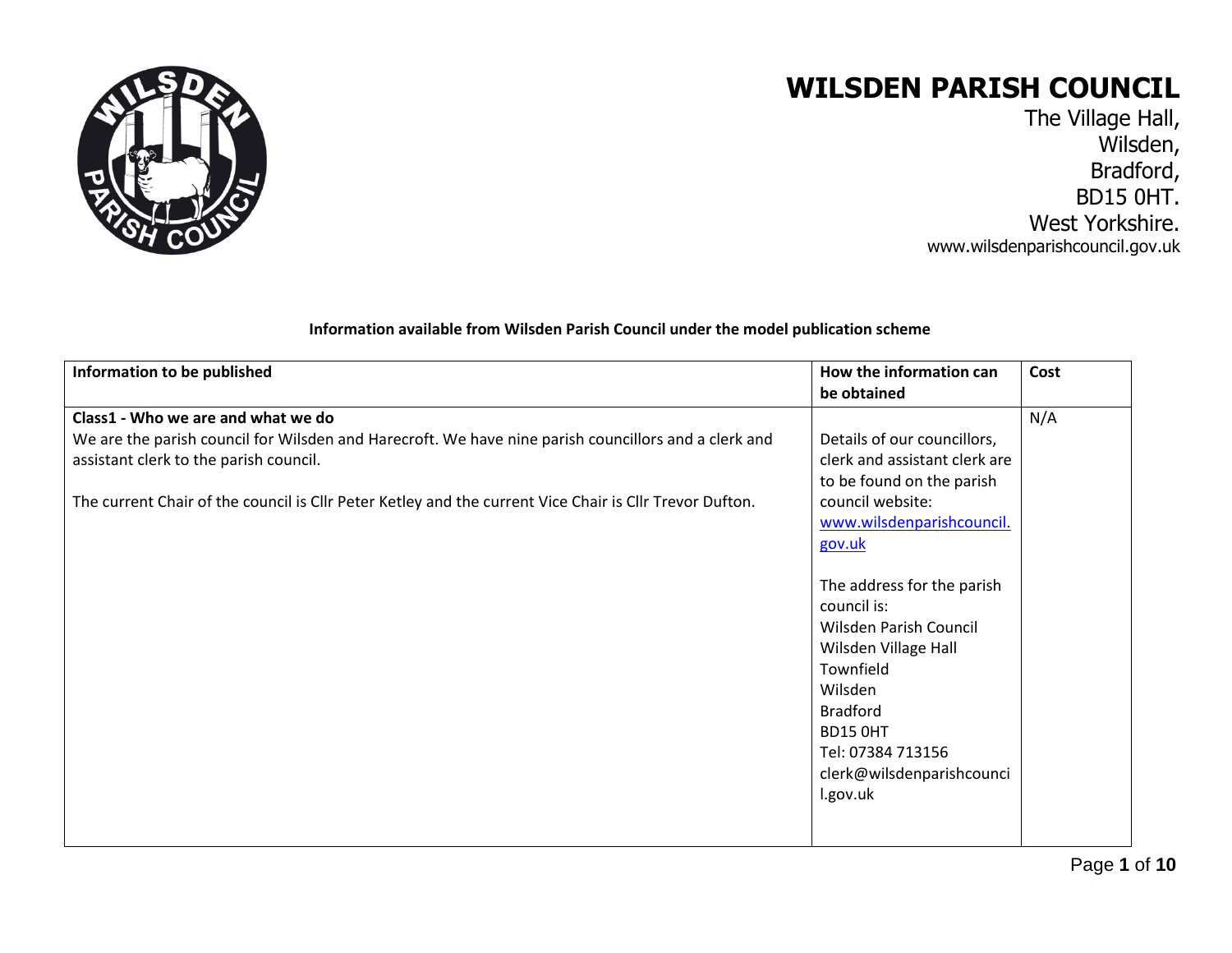| Who's who on the Council and its Committees                                                              | N/A |
|----------------------------------------------------------------------------------------------------------|-----|
| We hold a full parish council meeting on the first Monday of the month (bank holidays excepted) starting |     |
| at 7:00pm in the Library Room of Wilsden Village Hall.                                                   |     |
| Our Councillors are as follows:                                                                          |     |
| Councillor Jane Callaghan<br>$\bullet$                                                                   |     |
| Councillor Peter Ketley - Chair of the Council<br>$\bullet$                                              |     |
| <b>Councillor Peter Allison</b><br>$\bullet$                                                             |     |
| <b>Councillor Tony Caunt</b>                                                                             |     |
| <b>Councillor Lucy Golton</b><br>٠                                                                       |     |
| Councillor Trevor Dufton- Vice Chair of the Council                                                      |     |
| <b>Councillor David Overend</b>                                                                          |     |
| Councillor John Turton                                                                                   |     |
| <b>Councillor Amanda Belford</b>                                                                         |     |
|                                                                                                          |     |
| The council has two committees and two working groups. Please contact the clerk for meeting dates.       |     |
|                                                                                                          |     |
| <b>Management and Strategic Policy Committee.</b>                                                        |     |
| Chair. Cllr. Ketley                                                                                      |     |
| Cllrs Allison, Callaghan, Dufton and Ketley.                                                             |     |
|                                                                                                          |     |
| <b>Internal Audit Committee</b>                                                                          |     |
| Chair: Cllr. Overend                                                                                     |     |
| Cllrs. Callaghan Dufton, Overend and Turton.                                                             |     |
|                                                                                                          |     |
| <b>Green Spaces Committee:</b><br>Chair: Cllr. Dufton                                                    |     |
| Cllrs. Allison, Dufton, Golton and Ketley.                                                               |     |
| Non-council member: Sue Downs, Friends of Wilsden Park, and Paul Bexon, Wilsden Gardening                |     |
| Association                                                                                              |     |
|                                                                                                          |     |
| <b>Neighbourhood Planning Working Group:</b>                                                             |     |
| Chair: Councillor Allison                                                                                |     |
| Cllrs. Allison, Belford, Callaghan, Caunt, Dufton, Golton, Ketley, Overend and Turton.                   |     |
| Non Council members: Glyn Jones, Simon Dickerson, Andy Dennison, David Holmes and Chris Moore.           |     |
|                                                                                                          |     |
|                                                                                                          |     |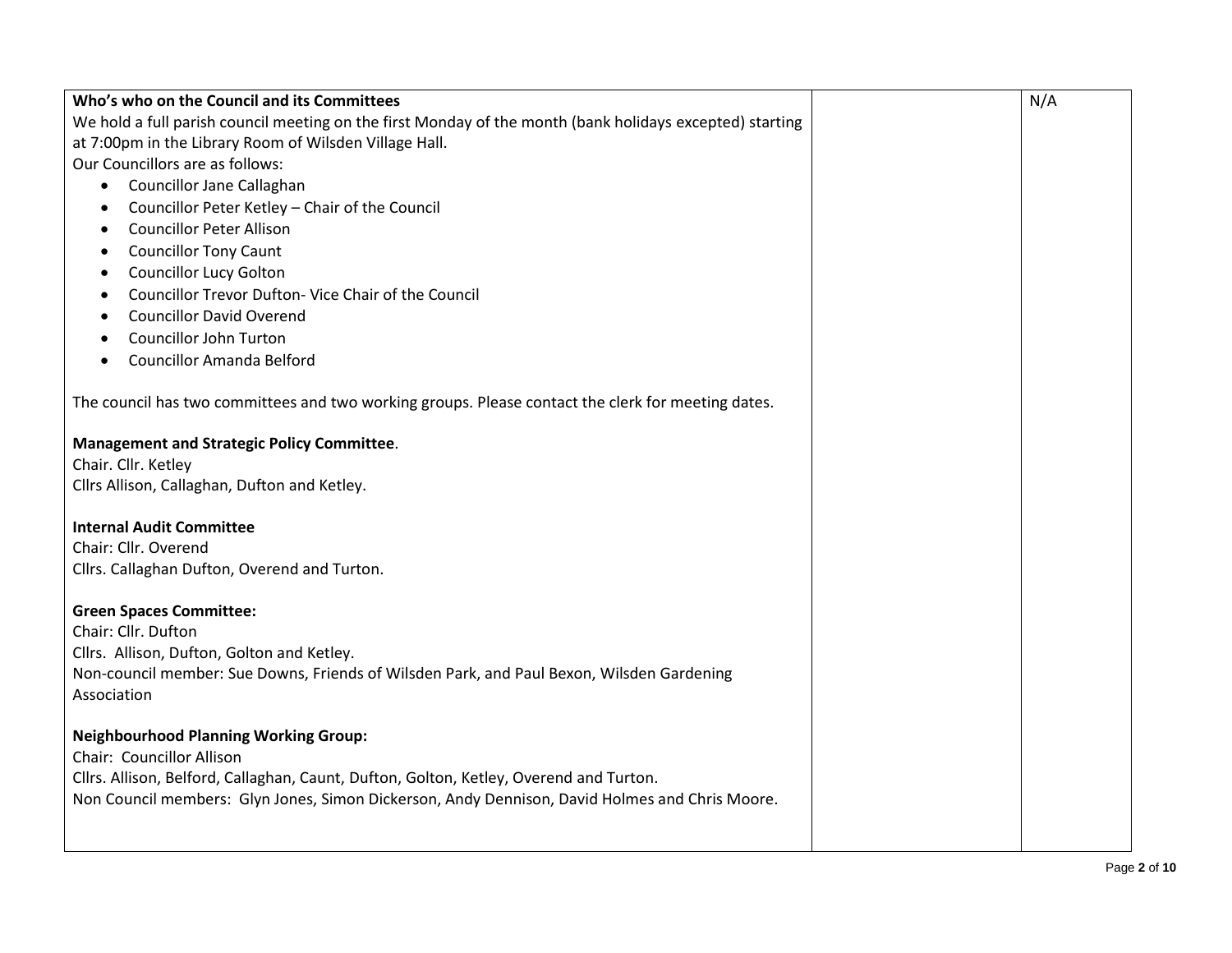| <b>Community Engagement Working Group</b>                 |                                                                                                    |               |     |
|-----------------------------------------------------------|----------------------------------------------------------------------------------------------------|---------------|-----|
| Chair: Cllr. Ketley                                       |                                                                                                    |               |     |
| Councillors: Cllrs. Allison, Golton, Ketley and Turton    |                                                                                                    |               |     |
| Non council members: Gail Denham, Clerk                   |                                                                                                    |               |     |
| The Playground Working Group                              |                                                                                                    |               |     |
| Chair: Cllr. Callaghan                                    |                                                                                                    |               |     |
| Councillors: Cllrs. Callaghan and Allison                 |                                                                                                    |               |     |
|                                                           | Non council members: Emma Hinkley, Amanda Kent-Philips and Helen Baranowski                        |               |     |
|                                                           |                                                                                                    |               |     |
| The Safety and Security Working Group                     |                                                                                                    |               |     |
| Chair: Cllr. Turton                                       |                                                                                                    |               |     |
| Councillors: Belford, Caunt, Dufton and Golton            |                                                                                                    |               |     |
| Non council members: Neil Jones                           |                                                                                                    |               |     |
|                                                           |                                                                                                    |               |     |
|                                                           | Contact details for Parish Clerk and Council members (named contacts where possible with telephone |               | N/A |
| number and email address (if used))                       |                                                                                                    |               |     |
|                                                           |                                                                                                    |               |     |
| Parish Clerk<br>Gail Denham                               | gail.denham@wilsdenparishcouncil.gov.uk                                                            | 07384 713 156 |     |
| <b>Assistant Clerk Maria Sutcliffe</b>                    | maria.sutcliffe@wilsdenparishcouncil.gov.uk                                                        | n/a           |     |
| Peter Allison                                             | peter.allison@wilsdenparishcouncil.gov.uk                                                          | 07802 539 016 |     |
| Jane Callaghan                                            | jane.callaghan@wilsdenparishcouncil.gov.uk                                                         | 07986 294 757 |     |
| <b>Tony Caunt</b>                                         | tony.caunt@wilsdenpaishcouncil.gov.uk                                                              | 01535 273 709 |     |
| <b>Trevor Dufton</b>                                      | trevor.dufton@wilsdenpariscouncil.gov.uk                                                           | 01535 273 101 |     |
| Lucy Golton                                               | lucy.golton@wilsdenparishcouncil.gov.uk                                                            | 07812 195 991 |     |
| Peter Ketley                                              | peter.ketley@wilsdenpariscouncil.gov.uk                                                            | 07813 126 475 |     |
| David Overend                                             | david.overend@wilsdenparishcouncil.gov.uk                                                          | 07494 597 887 |     |
| John Turton                                               | john.turton@wilsdenparishcouncil.gov.uk                                                            | 07412 250 002 |     |
| Amanda Belford                                            | amanda.belford@wilsdenparishcouncil.gov.uk                                                         | 07971 393 696 |     |
| Location of main Council office and accessibility details |                                                                                                    |               | N/A |
| The location of the main council office is:               |                                                                                                    |               |     |
| Wilsden Parish Council                                    |                                                                                                    |               |     |
| Wilsden Village Hall                                      |                                                                                                    |               |     |
| Townfield                                                 |                                                                                                    |               |     |
| Wilsden                                                   |                                                                                                    |               |     |
| <b>Bradford</b>                                           |                                                                                                    |               |     |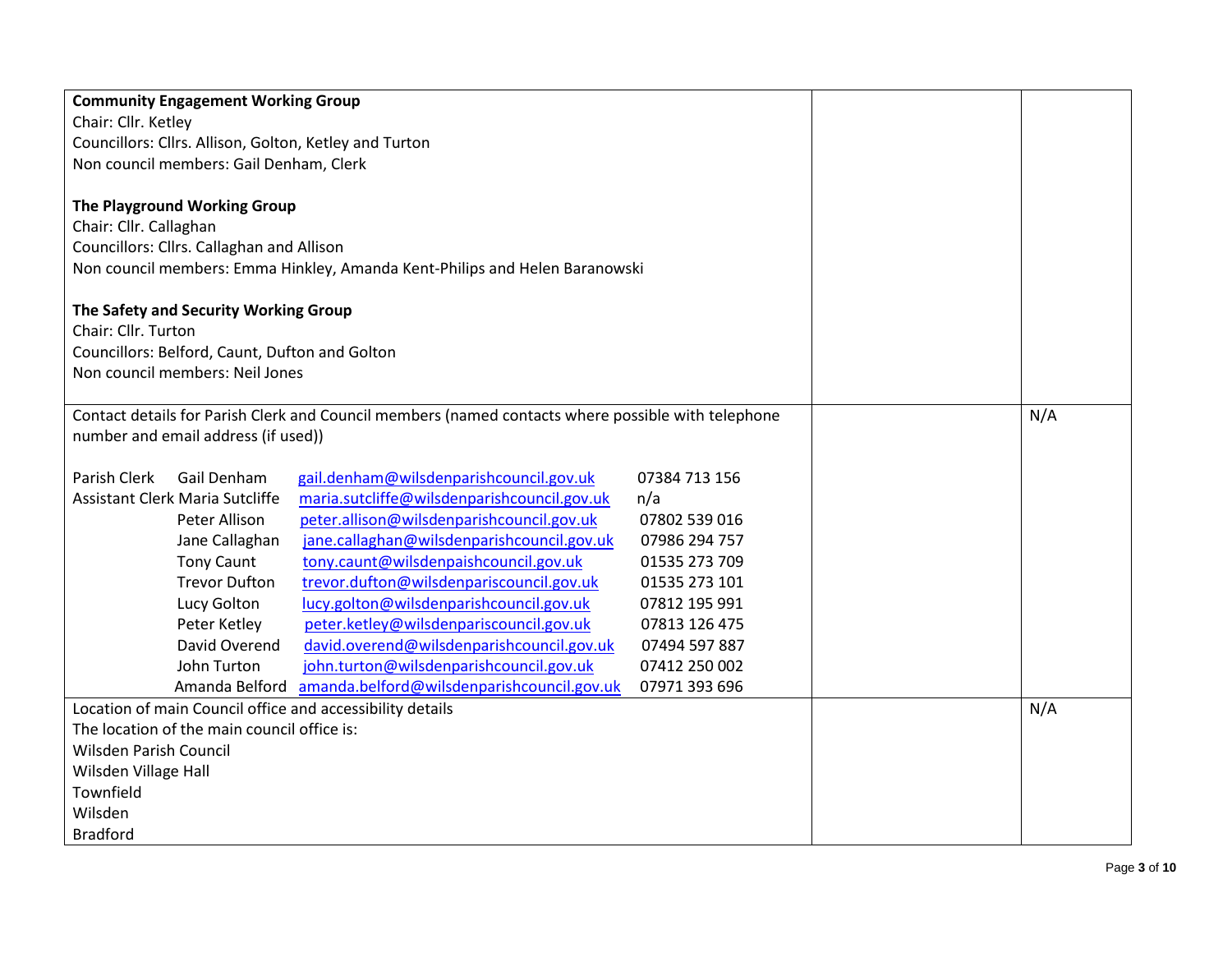| BD15 OHT                                                                                               |                              |               |
|--------------------------------------------------------------------------------------------------------|------------------------------|---------------|
| The office is wheelchair accessible. The Library Room where full parish council meetings are held is   |                              |               |
| wheelchair accessible.                                                                                 |                              |               |
|                                                                                                        |                              |               |
|                                                                                                        |                              |               |
|                                                                                                        |                              |               |
| Staffing structure.                                                                                    |                              | N/A           |
|                                                                                                        |                              |               |
| Wilsden Parish Council employs two part time members of staff:                                         |                              |               |
| Clerk: Gail Denham. The clerk is the Proper Officer and Responsible Financial Officer to the council.  |                              |               |
| Assistant Clerk: Maria Sutcliffe.                                                                      |                              |               |
|                                                                                                        |                              |               |
| Class 2 - What we spend and how we spend it                                                            | (hard copy and/or website)   |               |
| (Financial information relating to projected and actual income and expenditure, procurement, contracts |                              |               |
| and financial audit)                                                                                   | Contact the clerk.           |               |
|                                                                                                        |                              |               |
| Current and previous financial year as a minimum                                                       |                              |               |
|                                                                                                        |                              |               |
|                                                                                                        |                              |               |
| Annual return form and report by auditor.                                                              | Some information is          |               |
|                                                                                                        | available on the website.    |               |
|                                                                                                        | By application to the clerk. |               |
|                                                                                                        | Current and previous         |               |
|                                                                                                        | financial year only.         |               |
| <b>Finalised budget</b>                                                                                | Current year's budget is on  | http://www.   |
|                                                                                                        | the website.                 | wilsdenparis  |
|                                                                                                        |                              | hcouncil.gov. |
|                                                                                                        |                              | uk/finances   |
| Precept                                                                                                | By application to the clerk. | Free by e-    |
|                                                                                                        |                              | mail or std   |
|                                                                                                        |                              | charge        |
|                                                                                                        |                              |               |
| <b>Borrowing Approval letter</b>                                                                       | N/A                          |               |
| Financial Regulations and Standing orders.                                                             | On the website.              | Free by e-    |
|                                                                                                        |                              | mail or std   |
|                                                                                                        |                              | charge.       |
| Grants given and received                                                                              | Please contact the clerk.    |               |
|                                                                                                        |                              |               |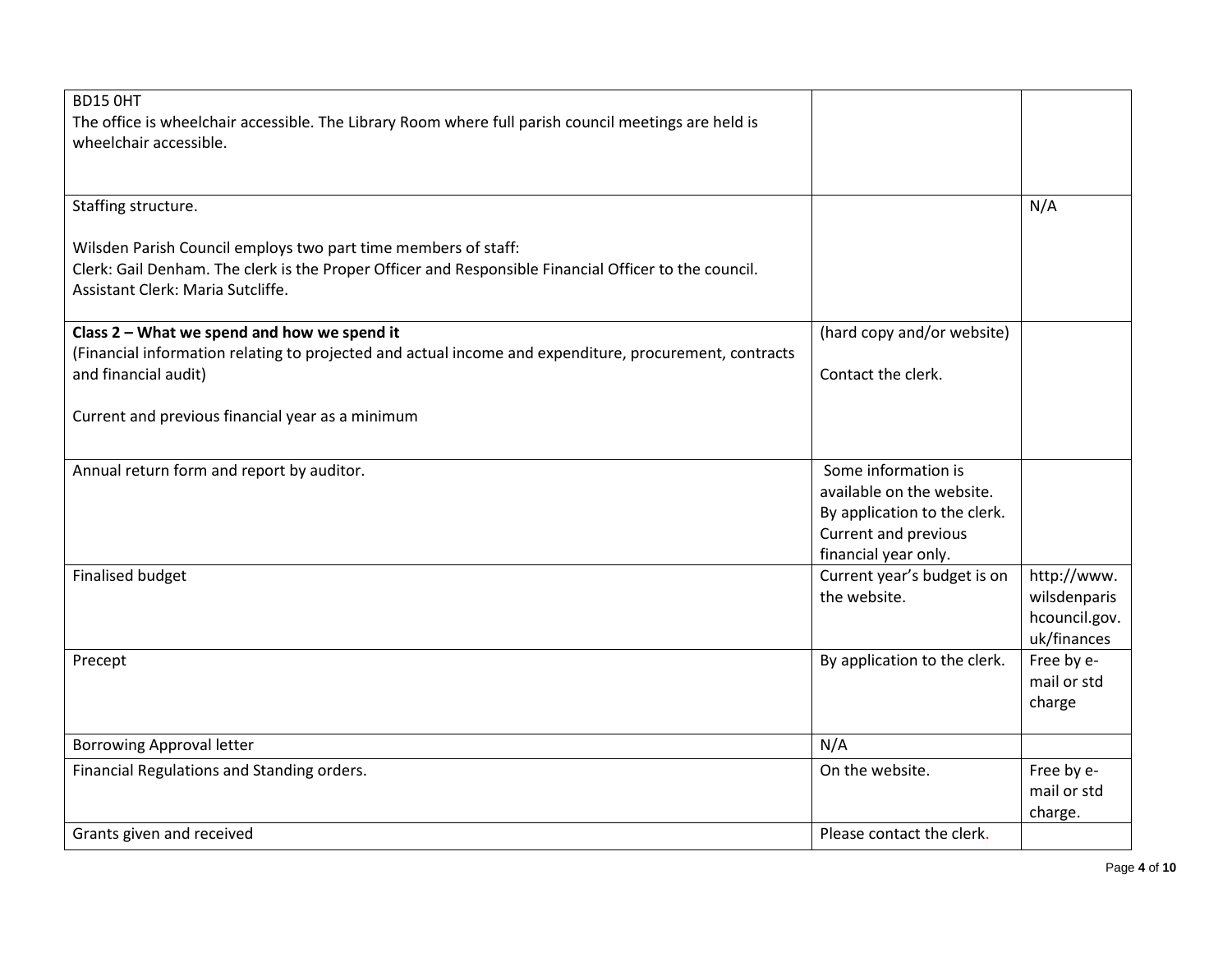| List of current contracts awarded and value of contract                               | <b>Contract with Carlton</b> |  |
|---------------------------------------------------------------------------------------|------------------------------|--|
|                                                                                       |                              |  |
|                                                                                       | Nursery for:                 |  |
|                                                                                       | Maintenance of<br>$\bullet$  |  |
|                                                                                       | Village Green                |  |
|                                                                                       | Prep, planting and           |  |
|                                                                                       | watering of                  |  |
|                                                                                       | hanging baskets.             |  |
|                                                                                       | Cleaning village             |  |
|                                                                                       | stones.                      |  |
|                                                                                       |                              |  |
| Members' allowances and expenses                                                      | Chair's allowance £100.      |  |
| Class 3 - What our priorities are and how we are doing                                | (hard copy or website)       |  |
| (Strategies and plans, performance indicators, audits, inspections and reviews)       |                              |  |
|                                                                                       | Areas under development.     |  |
|                                                                                       |                              |  |
| Parish Plan (current and previous year as a minimum)                                  | Please contact the clerk or  |  |
|                                                                                       | see the Wilsden Parish       |  |
|                                                                                       | Council website:             |  |
|                                                                                       | http://www.wilsdenparishc    |  |
|                                                                                       | ouncil.gov.uk/About/parish   |  |
|                                                                                       | -plan-2010.html              |  |
|                                                                                       | Parish Plan 2010.            |  |
|                                                                                       |                              |  |
| Neighbourhood Plan.                                                                   | Completed pre-submission     |  |
|                                                                                       | consultation in July 2017.   |  |
| Annual Report to Parish or Community Meeting (current and previous year as a minimum) | http://www.wilsdenparishc    |  |
|                                                                                       | ouncil.gov.uk/publications-  |  |
|                                                                                       | 2/annual-report-2/annual-    |  |
|                                                                                       | report-2015-2016/452-        |  |
|                                                                                       | annual-report-2015-2016      |  |
| <b>Local Council Award</b>                                                            | None                         |  |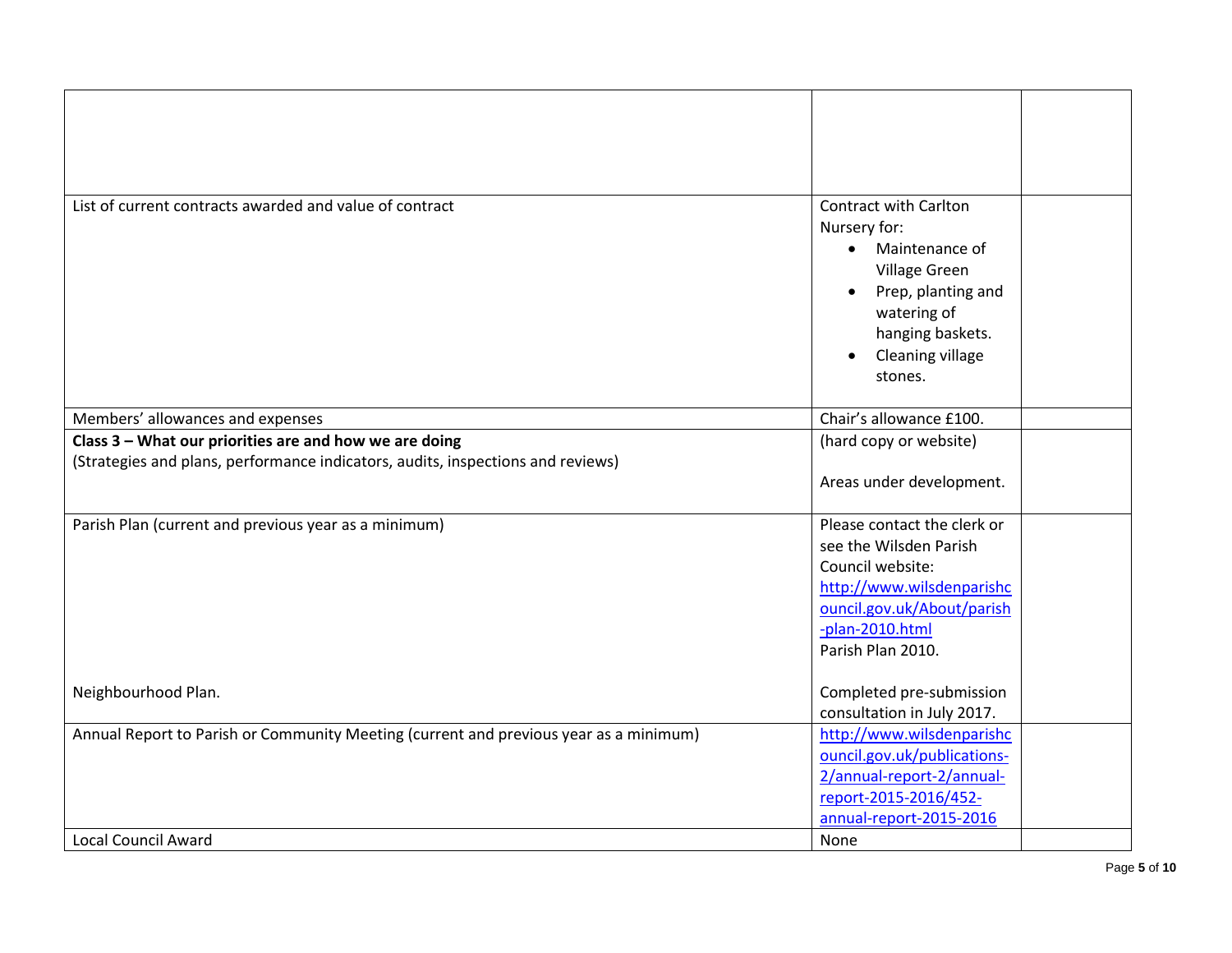| Local charters drawn up in accordance with DCLG guidelines. The parish council has signed the Charter                               | Contact the clerk.     |             |
|-------------------------------------------------------------------------------------------------------------------------------------|------------------------|-------------|
| Agreement with Bradford Metropolitan District Council.                                                                              |                        |             |
|                                                                                                                                     |                        |             |
|                                                                                                                                     |                        |             |
| Class 4 - How we make decisions                                                                                                     | (hard copy or website) | Free via e- |
| (Decision making processes and records of decisions)                                                                                |                        | mail or std |
| Decisions are made on agenda items discussed at parish council meetings.                                                            |                        | charge.     |
| The Management and Strategic Policy Committee has delegated powers for the preparation and review<br>of staff employment contracts. |                        |             |
| The committee has an overview of the council's policies and procedures and makes recommendations to                                 |                        |             |
| full council for the review of existing or addition of new procedures. Meets May, July, September,<br><b>October and February.</b>  |                        |             |
| The Internal Audit Committee has delegated powers to ensure that the council is receiving twice yearly                              |                        |             |
| financial and budget information from the RFO, collation and cross referencing of regular financial                                 |                        |             |
| information such as the cash book, responsibility for the review of the effectiveness of internal audit,                            |                        |             |
| review of financial regulations, insurances and financial risk assessment. Meets at least twice a year in                           |                        |             |
| <b>June and December.</b>                                                                                                           |                        |             |
| The Neighbourhood Planning Working Group's role is to assist in developing the Neighbourhood Plan                                   |                        |             |
| for Wilsden, to assess existing evidence, develop the process for consultation, liaise with relevant                                |                        |             |
| organisations and make recommendations for action and items of expenditure. Meets as required and                                   |                        |             |
| at least every two months.                                                                                                          |                        |             |
| The Green Spaces Committee's role is to develop ideas for the management of the parish's green spaces                               |                        |             |
| and to make recommendations to the full parish council for green space management. Meets as                                         |                        |             |
| required.                                                                                                                           |                        |             |
| The Community Engagement Working Group's role is to examine all aspects of this and to develop                                      |                        |             |
| improvements to same. Meets as required.                                                                                            |                        |             |
|                                                                                                                                     |                        |             |
| The Playground Working Group's role is to look at playground facilities and considering improvements.                               |                        |             |
| Meets as required.                                                                                                                  |                        |             |
| Timetable of meetings (Council, any committee/sub-committee meetings and parish meetings)                                           | On website.            |             |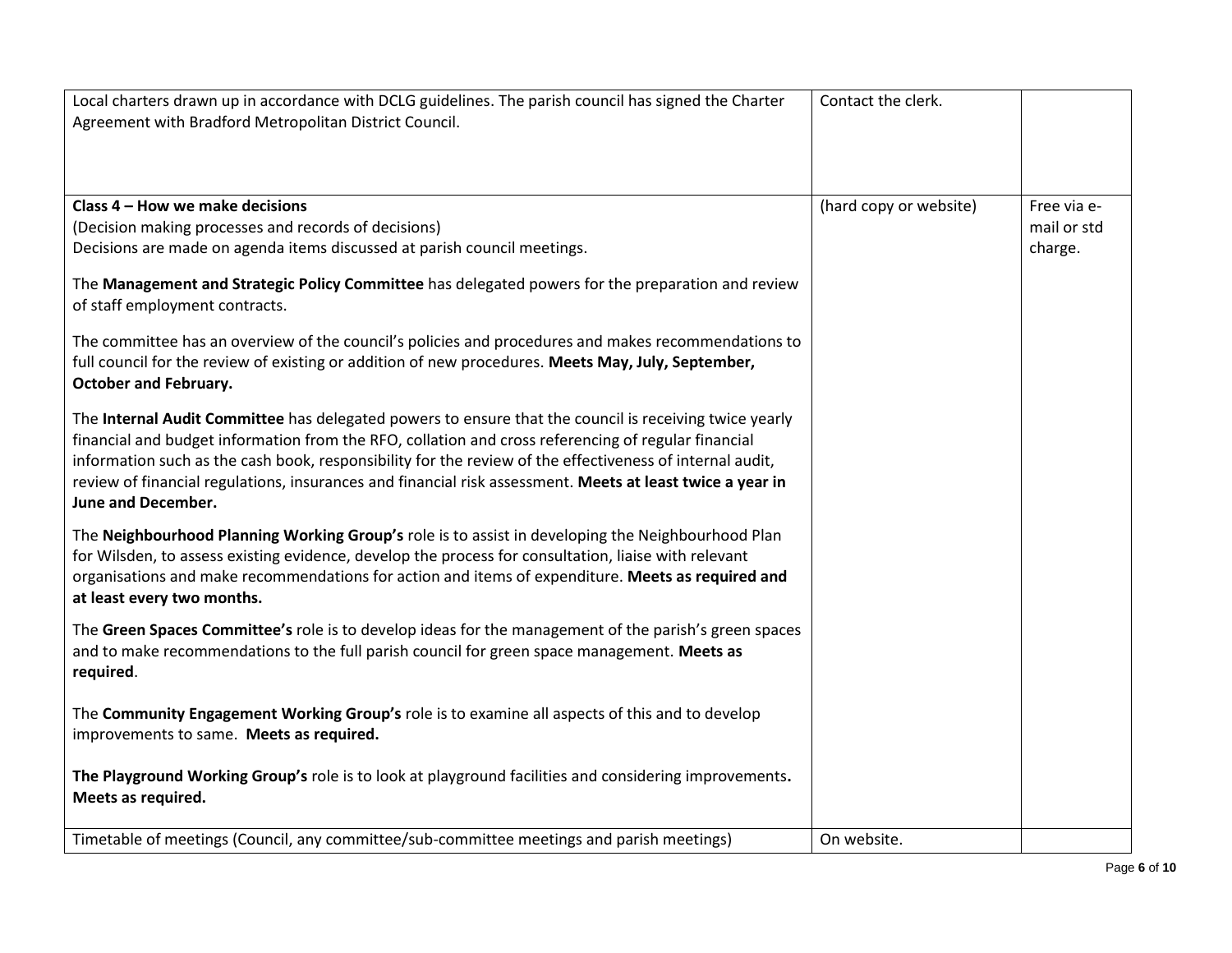| Agendas of meetings (as above)                                                                           | From the parish council      | Free via e- |
|----------------------------------------------------------------------------------------------------------|------------------------------|-------------|
|                                                                                                          | website:                     | mail or std |
| Available to view and download on the parish council website. They are made available at least three     | www.wilsdenparishcouncil.    | charge.     |
| clear days before the meeting. Agendas are also posted on the Parish Council's noticeboard at the Post   | gov.uk                       |             |
| Office.                                                                                                  | or the parish clerk.         |             |
| Minutes of meetings (as above) - N.B. this will exclude information that is properly regarded as private | On the parish council        | Free via e- |
| to the meeting. Draft minutes published within 4 weeks of meeting.                                       | website.                     | mail or std |
|                                                                                                          |                              | charge.     |
| Draft minutes within four weeks of the meeting and approved minutes of parish council meetings and       | www.wilsdenparishcouncil.    |             |
| meetings of the committees and working groups are available on the parish council website or by          | gov.uk                       |             |
| application to the clerk.                                                                                |                              |             |
| Reports presented to council meetings - N.B. this will exclude information that is properly regarded as  | These are obtained on        | Free via e- |
| private to the meeting.                                                                                  | request to the Clerk and     | mail or std |
|                                                                                                          | are available three clear    | charge.     |
|                                                                                                          | days before the meeting.     |             |
| Responses to consultation papers                                                                         | These can be obtained on     | Free via e- |
|                                                                                                          | application to the clerk.    | mail or std |
|                                                                                                          |                              | charge.     |
| Responses to planning applications                                                                       | The responses can be         | Free via e- |
|                                                                                                          | found on the parish council  | mail or std |
|                                                                                                          | website:                     | charge.     |
|                                                                                                          | http://www.wilsdenparishc    |             |
|                                                                                                          | ouncil.gov.uk/About/planni   |             |
|                                                                                                          | ng-applications-new.html     |             |
| Bye-laws                                                                                                 | N/A                          |             |
| Class 5 - Our policies and procedures                                                                    | (hard copy or website)       | Free via e- |
| (Current written protocols, policies and procedures for delivering our services and responsibilities)    | Contact the clerk for the up | mail or std |
|                                                                                                          | to date list.                | charge.     |
| Current information only                                                                                 |                              |             |
| Policies and procedures for the conduct of council business:                                             | Standing Orders,             | Free via e- |
| Procedural standing orders                                                                               | Committee Terms of           | mail or std |
| Committee and sub-committee terms of reference                                                           | Reference, Financial         | charge      |
| Delegated authority in respect of officers                                                               | Regulations, Code of         |             |
| Code of Conduct                                                                                          | Conduct, Rules for the       |             |
| Policy statements                                                                                        | recording of meetings are    |             |
|                                                                                                          | available from the Clerk     |             |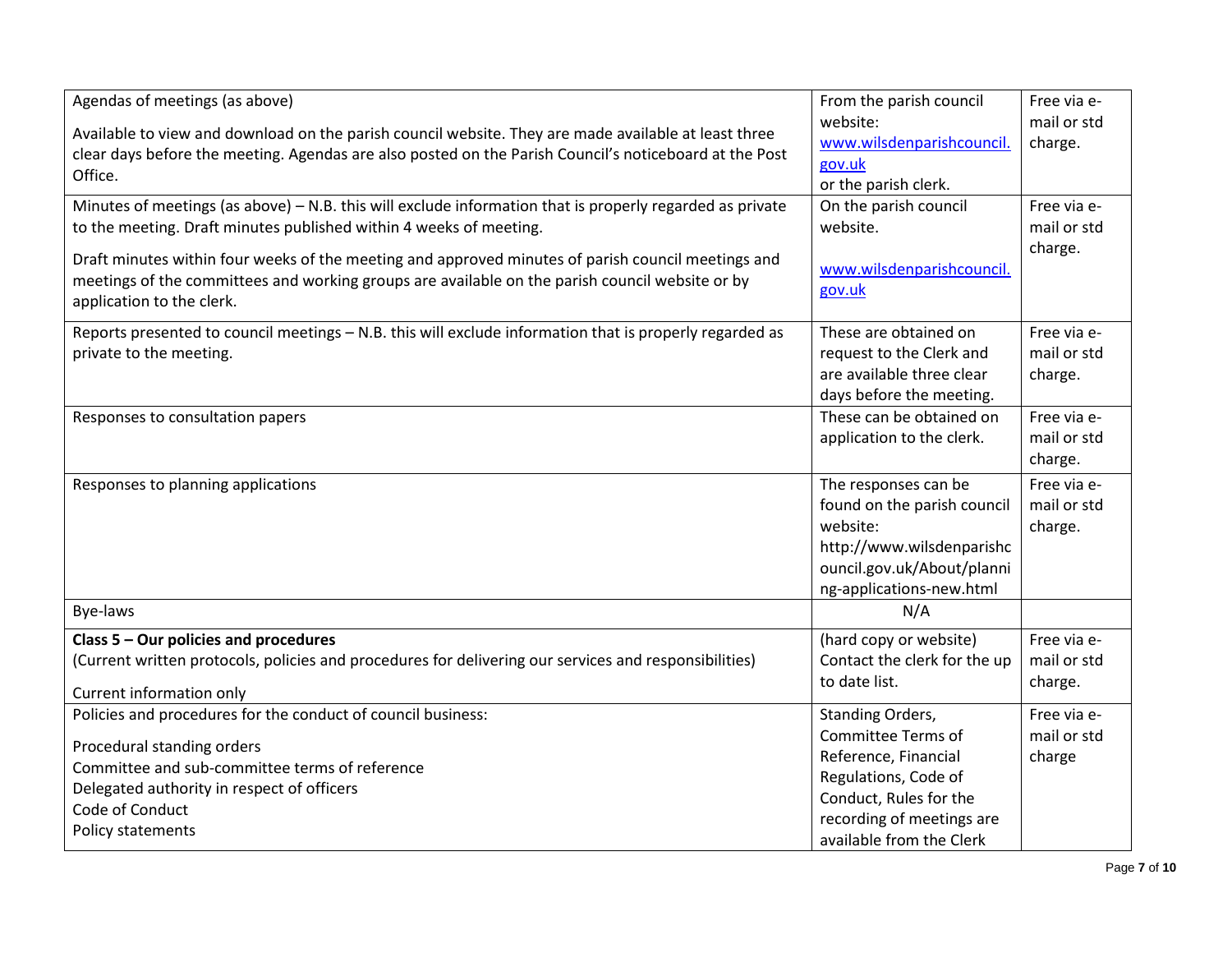|                                                                                                           | On website.                      |             |
|-----------------------------------------------------------------------------------------------------------|----------------------------------|-------------|
|                                                                                                           | http://www.wilsdenparishc        |             |
|                                                                                                           | ouncil.gov.uk/                   |             |
| Policies and procedures for the provision of services and about the employment of staff:                  | Contact the Clerk for the        | Free via e- |
|                                                                                                           | up to date list.                 | mail or std |
| Internal policies relating to the delivery of services                                                    |                                  | charge      |
| Equality and diversity policy                                                                             | Some of these policies are       |             |
| Health and safety policy                                                                                  | yet to be drafted. The           |             |
| Recruitment policies (including current vacancies)                                                        | available ones are on the        |             |
| Policies and procedures for handling requests for information                                             | website or are available         |             |
| Complaints procedures (including those covering requests for information and operating the publication    | from the Clerk.                  |             |
| scheme)                                                                                                   |                                  |             |
| Data security policy                                                                                      | Adopted February 2019            |             |
| Records management policies (records retention, destruction and archive)                                  | Adopted 5 <sup>th</sup> November |             |
|                                                                                                           | 2018                             |             |
| <b>GDPR</b>                                                                                               | Adopted May 2018                 |             |
| Schedule of charges (for the publication of information)                                                  |                                  |             |
| Class 6 - Lists and Registers                                                                             |                                  |             |
|                                                                                                           |                                  |             |
| Currently maintained lists and registers only                                                             | Not available as private         |             |
| Residents' List.                                                                                          | information is held on this      |             |
|                                                                                                           | list.                            |             |
| Any publicly available register or list (if any are held this should be publicised; in most circumstances |                                  |             |
| existing access provisions will suffice)                                                                  |                                  |             |
| <b>Assets Register</b>                                                                                    | Please contact the Clerk         | Free via e- |
|                                                                                                           |                                  | mail or std |
|                                                                                                           |                                  | charge      |
| Disclosure log (indicating the information that has been provided in response to requests; recommended    |                                  |             |
| as good practice, but may not be held by parish councils)                                                 |                                  |             |
| Register of members' interests                                                                            | This is available on the         | Free via e- |
|                                                                                                           | parish council website:          | mail or std |
|                                                                                                           |                                  | charge      |
| Register of gifts and hospitality                                                                         | This is yet to be collated.      |             |
| Class $7$ – The services we offer                                                                         | (hard copy or website;           |             |
| (Information about the services we offer, including leaflets, guidance and newsletters produced for the   | some information may only        |             |
| public and businesses)                                                                                    | be available by inspection)      |             |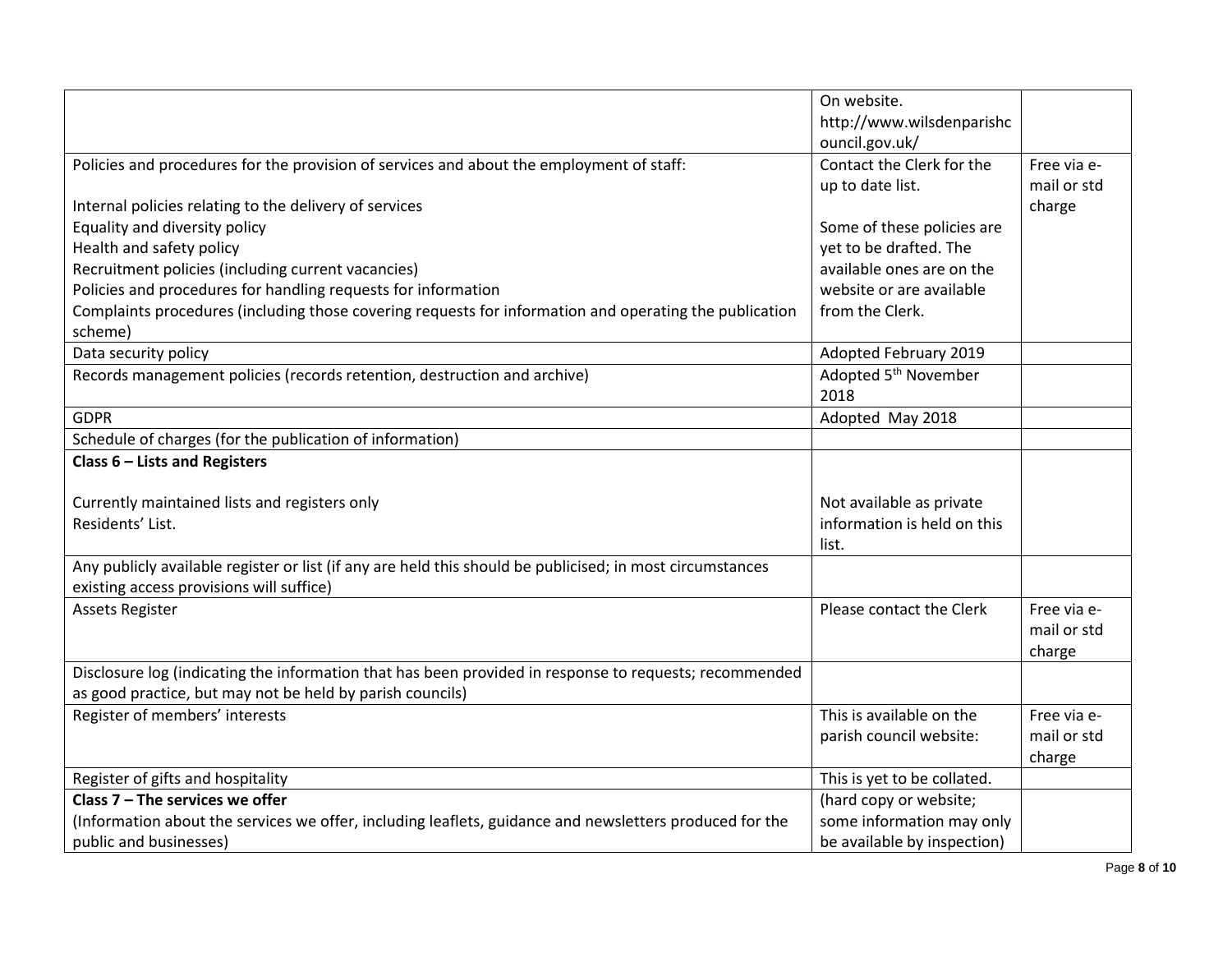| Current information only                                                                                 | Copies of the village       |
|----------------------------------------------------------------------------------------------------------|-----------------------------|
|                                                                                                          | newsletter area available   |
|                                                                                                          | on the website, or contact  |
|                                                                                                          | the Clerk.                  |
| Allotments                                                                                               | Contact the clerk.          |
| Burial grounds and closed churchyards                                                                    | N/A                         |
| Community centres and village halls                                                                      | N/A                         |
| Village Green                                                                                            | Contact the clerk           |
| Seating, litter bins, clocks, memorials and lighting                                                     | Village Green               |
| <b>Bus shelters</b>                                                                                      | N/A                         |
| Markets                                                                                                  | N/A                         |
| Public conveniences                                                                                      | N/A                         |
| Agency agreements                                                                                        | N/A                         |
| A summary of services for which the council is entitled to recover a fee, together with those fees (e.g. | The parish council receives |
| burial fees)                                                                                             | a fee for the rental of the |
|                                                                                                          | parish council allotments.  |
|                                                                                                          | The allotments and the site |
|                                                                                                          | are managed by Wilsden      |
|                                                                                                          | Gardening Association.      |
|                                                                                                          | Contact the Clerk           |
| <b>Additional Information</b>                                                                            |                             |
| This will provide Councils with the opportunity to publish information that is not itemised in the lists |                             |
| above                                                                                                    |                             |